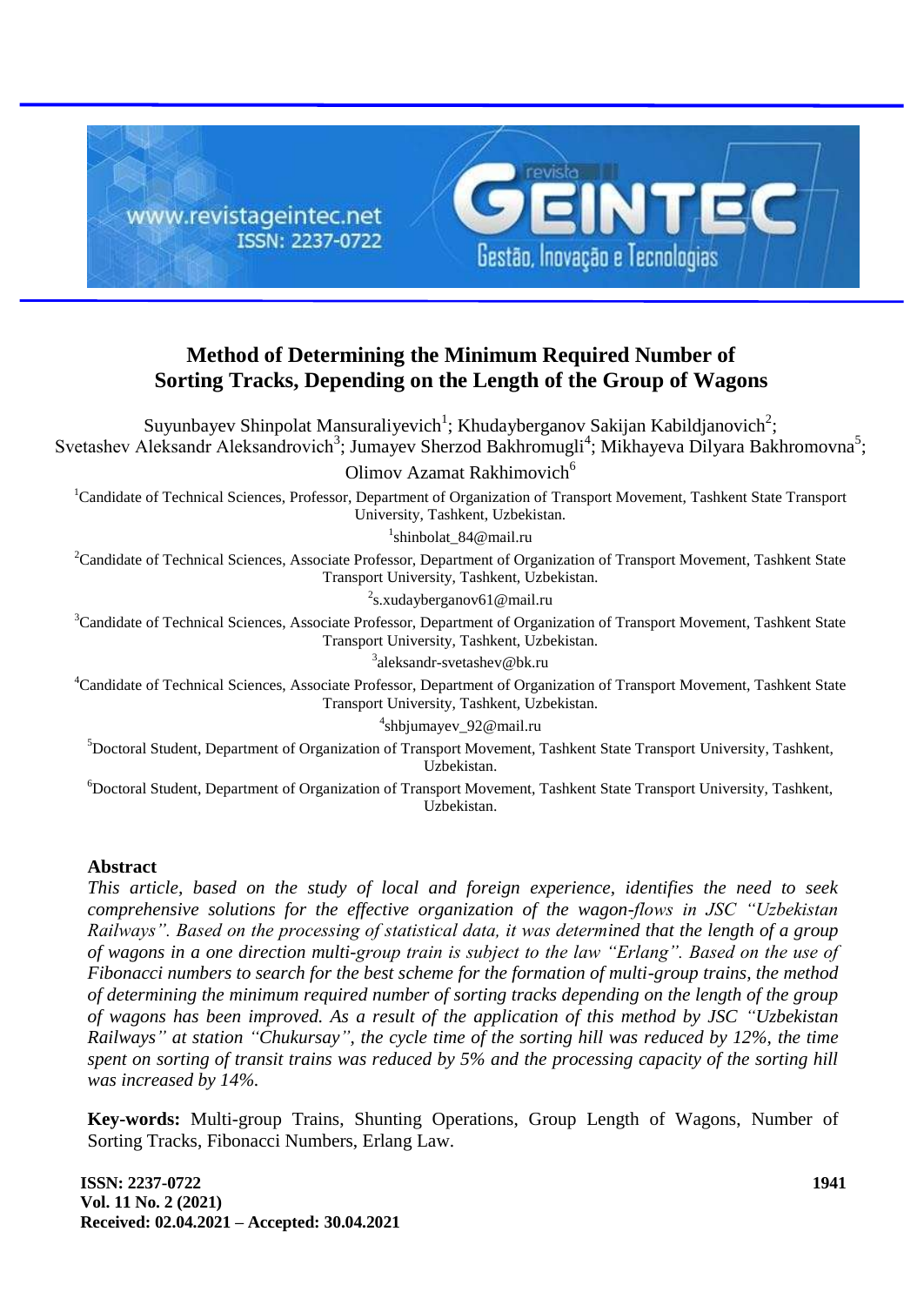### **1. Introduction**

In the process of sorting the flow of goods on the world's transport corridors, a leading role is played by increasing the speed, setting time and optimizing technological processes, as well as improving the technical and operational methods of management assessment. Much attention is paid to the development of methods for the measurement, evaluation and elimination of various inefficient loss factors affecting the trunk and local transport networks of developed countries, including the United States, Germany, Sweden, China, India, Russia, Kazakhstan and similar countries [1-6].

In this regard, special attention is paid to the development of methods for calculating and determining the values of parameters of inefficient time losses in the processing of wagons at sorting stations, as well as technology for controlling the flow of wagons.

Statistics of Uzbekistan Railways show that today rail freight is not organized efficiently enough. One of the main reasons for this was that it was found that the wagon loaded during the delivery of the cargo spent most of its time standing at the loading station or recycling stations, rather than moving on the section. The time spent by the loaded wagon to deliver the cargo to its destination was studied in 2 types: the time spent on the movement of wagons on the railway site and the time spent on other types of operations.

In JSC "Uzbekistan Railways" this indicator is 13% and 87%, respectively. The situation of this indicator in other countries was also analyzed. For example, in France, a loaded wagon spends 26% on on-railway site traffic and 74% on other types of operations, while in the United States this indicator is found to be 40% and 60%, respectively [7, 8].

### **2. Materials and Methods**

The analysis of the performance of the sorting station "Chukursay" under JSC "Uzbekistan Railways", including the analysis of the time of wagons at the station, showed that these indicators exceeded the norm for all analyzed periods. In turn, such inefficient waste of time in the operation of the sorting station leads to a decrease in the efficiency of operation technology for the organization and management of wagon flows not only at the station, but on the entire railway, and at the same time its competitiveness in the transport market. These, in turn, require the improvement of methods to reduce inefficient time losses in the operation of the sorting station in order to meet the technical and operational performance.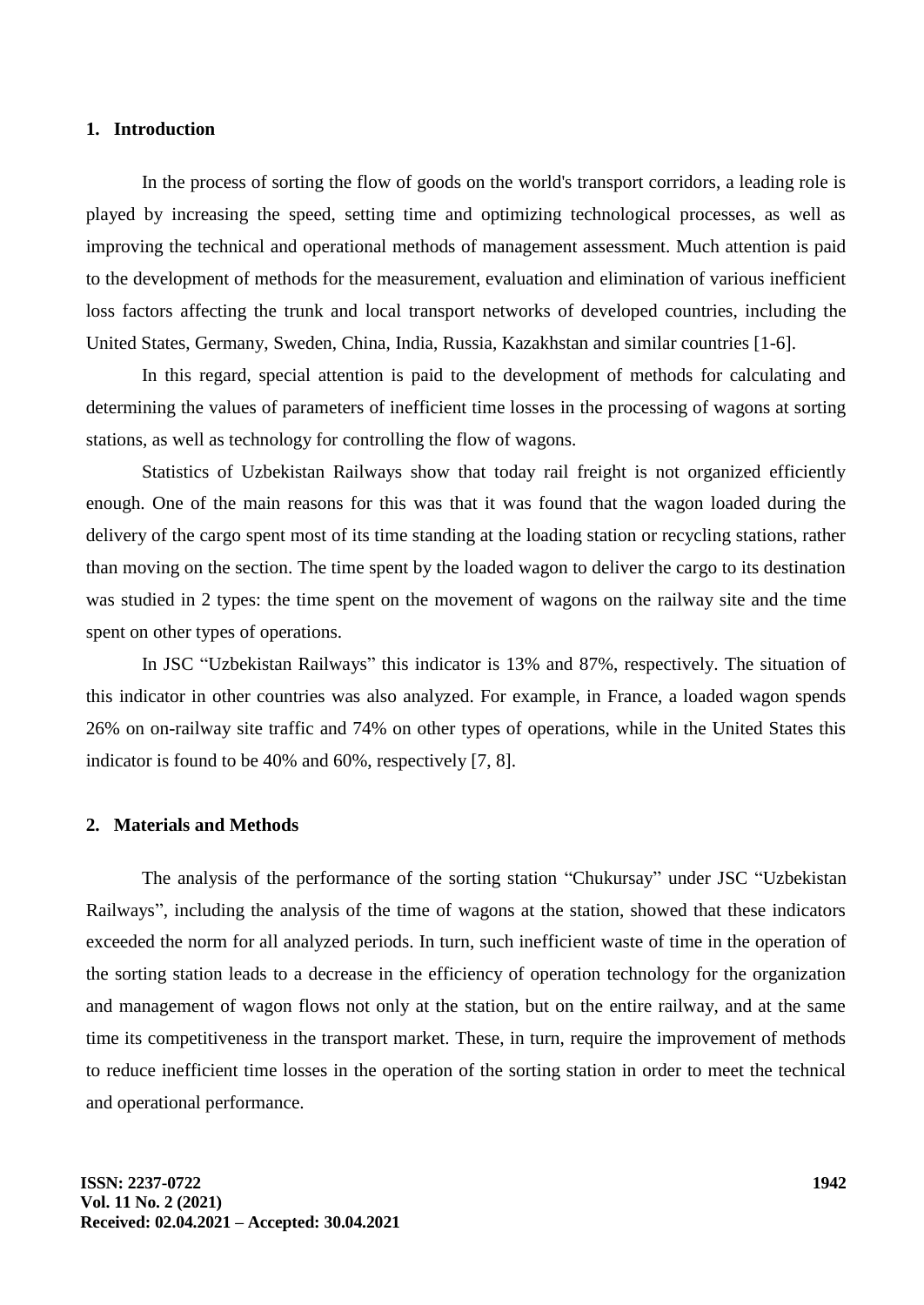### **2.1. Search for Complex Solutions for the Effective Organization of the Flow of Wagons**

The fact that the wagons loaded at JSC "Uzbekistan Railways" do not spend most of their time on the road leads not only to a decrease in the speed of delivery of goods but also to an increase in fines paid by the railway to the owner of the cargo. Delivery of goods to their destination on time is one of the main tasks of the railways to fulfil the contract of carriage, the non-fulfilment of which has a significant impact on the quality of transport services to users of railway services.

The research showed the need to find complex solutions for the effective organization of the wagon-flows in the conditions of disproportion in JSC "Uzbekistan Railways", taking into account the delivery time (Figure 1).

A study was conducted to improve the non-optimality parameters of the multi-group train formation process at the technical stations of the search for complex solutions shown in Figure 1.



Figure 1- Search for Complex Solutions for the Effective Organization of the Wagon-flows in the conditions of Imbalance in JSC "Uzbekistan Railways".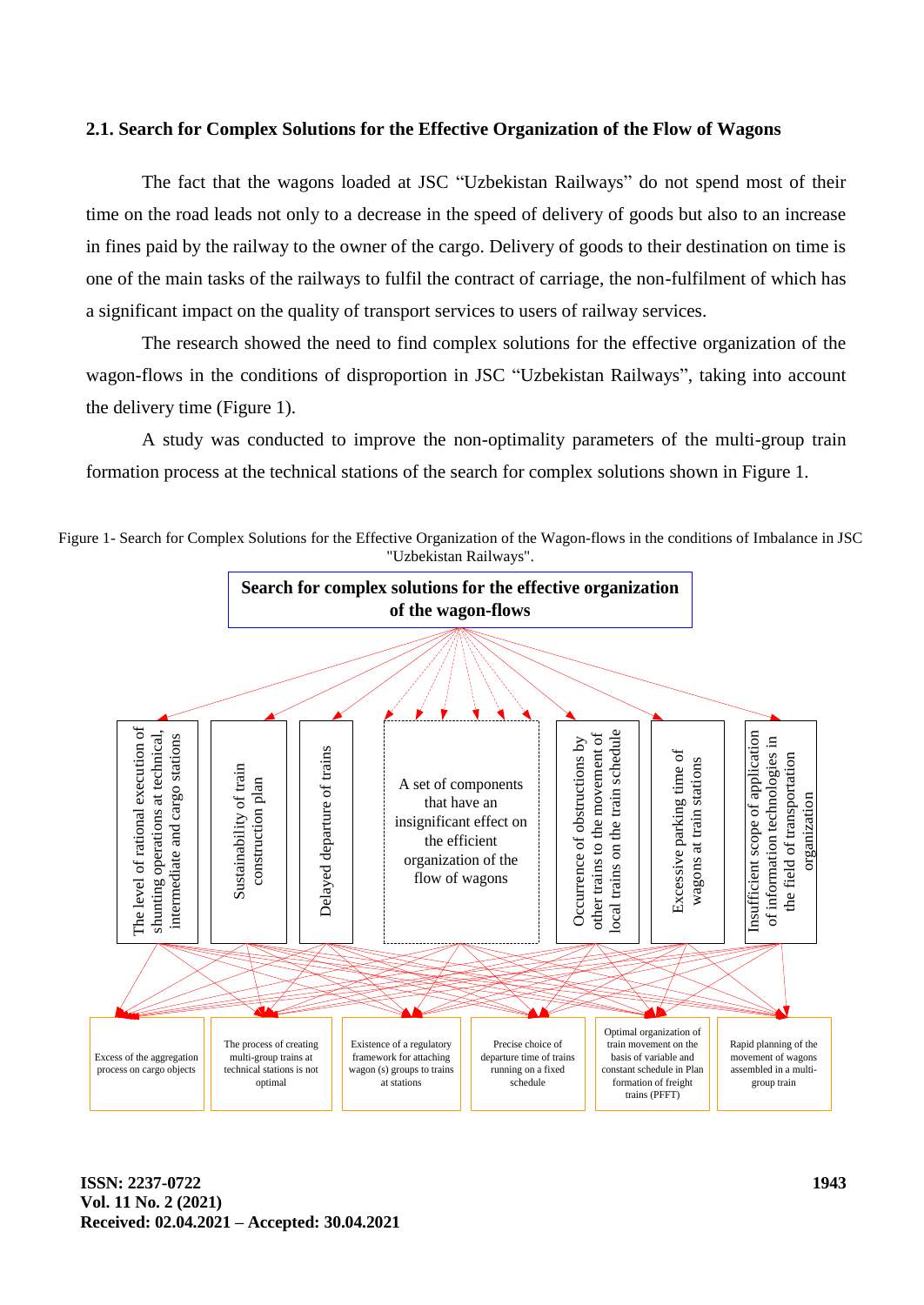### **2.2. Determining the Length of a Group of Wagons in One Direction in a Multi-group Train**

It is known that feasibility and technological calculations are carried out to optimize the processing of wagon flows in railway transport. In their implementation it is necessary to study the following most important parameters, which are inextricably linked:

Number of wagons in the train;

Number of interruptions in the train;

The number of routes in the train.

Determining the number of carriages on a train requires an independent study. It is also possible to calculate from the formula proposed in [9] for the standard deviation of the number of wagons arriving at the station (freight object) per day:

$$
\delta_m = 1,06 \ast m_c^{0.64} \tag{1}
$$

Here  $m_c$  is the average number of wagons in the train.

From formula (1) to calculate the coefficient of variation of the number of wagons in the train can be given the following expression.

$$
\gamma_m = 1,06 \ast m_c^{-0.36} \tag{2}
$$

To determine the number of wagons in the train, the formula is shown in the work [9] and formula (1) are used, then the modelled number of wagons in the distributed trains is obtained as follows:

$$
m_{i} = 1,06 \ast m_{c}^{0.64} \ast \sqrt{2} \ast \left(\sum_{i=1}^{3} \xi_{i} - 3\right) + m_{c} \tag{3}
$$

One of the most important parameters is the average number of interruptions in this train. Some researchers recommend defining this with a general probability formula. However, calculations performed using this formula shows that there are significant differences between the actual data and the data obtained as a result of the calculations. In addition, the average number of interruptions indicates that the calculated parameters are irrational in the calculated part.

The most reliable results are obtained depending on the work [10]:

$$
g_c = \frac{m_c}{r} * \left(1 - \sum_{i=1}^{k_c} p_i^2\right)
$$
 (4)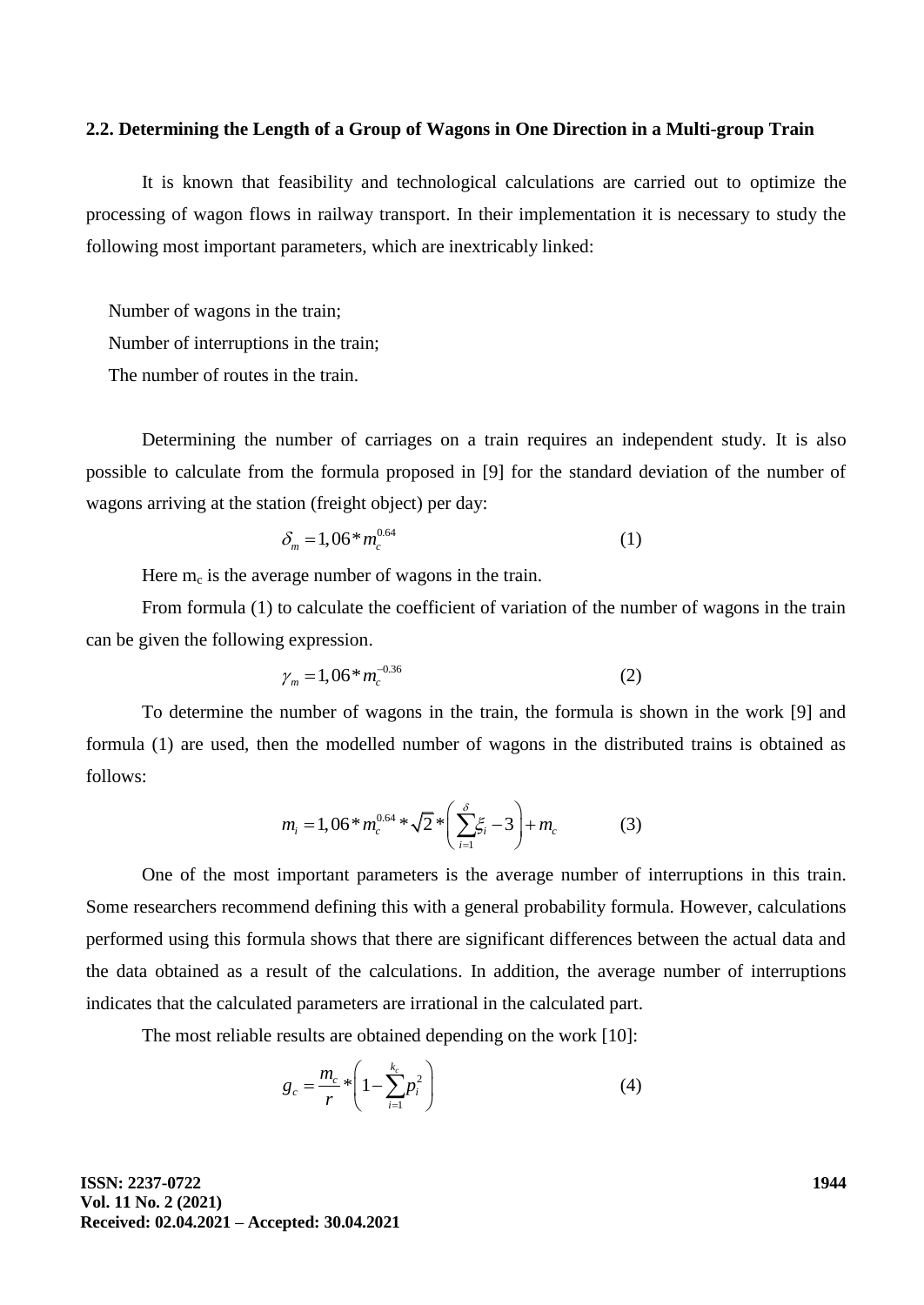where  $r - a$  coefficient characterizing the average number of wagons at interruptions due to load flows at stations.  $r=1,4-1,8$  for average network conditions;

 $k_c$  – the maximum possible number of routes of wagons in the train;

 $p_i$  - the probability of the appearance of an *i*-way wagon on this train.

The value of  $k_c$  describes the number of cargo objects intended for the departure of wagons (shipped as part of a local train) or the number of stations to which the wagons go (for sorting and transmission trains - the number of groups). The probability of wagons appearing in the *i*-direction in the train.

$$
p_i = N_i / \sum_{i=1}^{k_c} N_i
$$
 (5)

where *N<sup>i</sup>* -the wagon-flows (daily, monthly, etc.) directed to the *i*-cargo object (*i*-station).

The total calculations (more than 3.5 thousand trains) showed that  $\sum p_i^2$ 1  $\sum_{i=1}^{k_c} p_i^2 = 1,33/$  $r_i$  - 1, *JJ*  $r_i$ *i*  $p_i^2 = 1,33/k$  $\sum_{i=1} p_i^2 = 1,33/k_c$ , so formula (4) can be expressed as follows:

$$
g_c = \frac{m_c}{r} * (1 - 1.33 / k_c)
$$
 (6)

The average number of directions can be determined by the formula of probability theory to give sufficiently reliable results [10]:

$$
n_c = k_c - \sum_{i=1}^{k_c} (1 - p_i)^{g_c} \tag{7}
$$

Since one of the main parameters affecting  $g_c$  and  $p_c$  is the average number of wagons in the train (mc), it is assumed that the deviation and deviation of the number of carriages from the average value occur as a result of changes in the number of wagons in the train. This hypothesis is confirmed by general practical calculations, which allows the use of formulas (1) and (2) to calculate the numerical properties of the above indicators. Thus, after the corresponding changes, the standard deviation of the number of interruptions and the number of directions of the wagons in the train can be determined by the following expressions: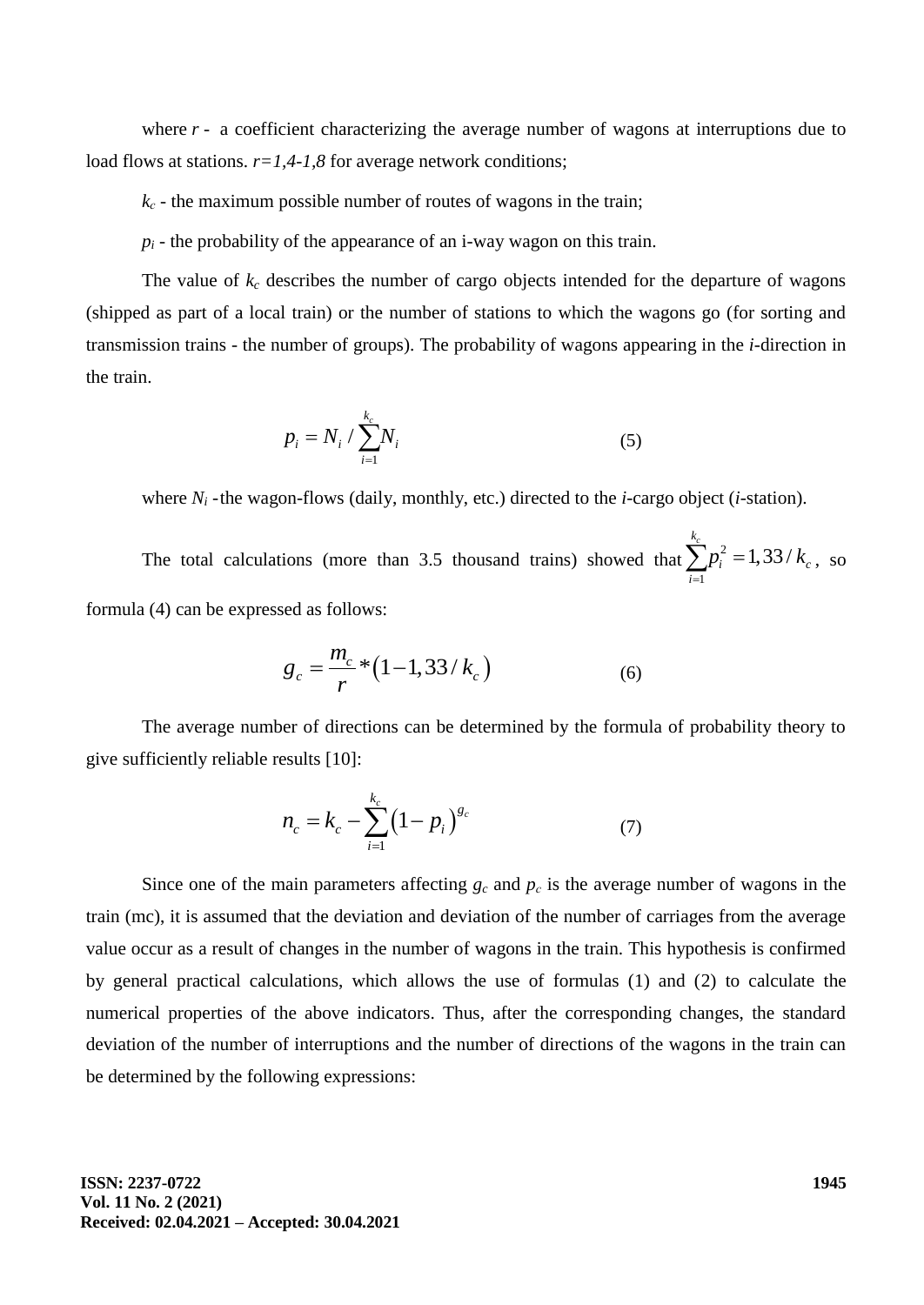$$
\delta = \frac{\delta_m * g_c}{m_c} \tag{8}
$$

$$
\delta_n = \frac{\delta_m * n_c}{m_c} \tag{9}
$$

Figure 2- According to Erlang's Law, the Length of Wagon Groups of Multi-group Trains in One Direction depends on the Frequency of their Formation (when  $l_{mid} = 112$  *m*)



Excessive time spent on shunting operations performed by multi-group trains at technical and intermediate stations leads to a slowdown in the flow of domestic wagons. The reason for the excessive time spent on shunting operations with multi-group trains is the irregular placement of a group of wagons in the train of this train. The study found that the bulk of the time spent on shunting operations with multi-group trains was spent on sorting and reassembling groups of wagons. Also, another important feature of the location of wagons in a multi-group train is the distribution of the length of the group of wagons in a particular direction. Based on the processing of statistical data, it was determined that the length of a group of wagons in a single-track multi-group train is subject to Erlang's law (order 1-3) (Figure 2).

The density function of the Erlang distribution law has the following form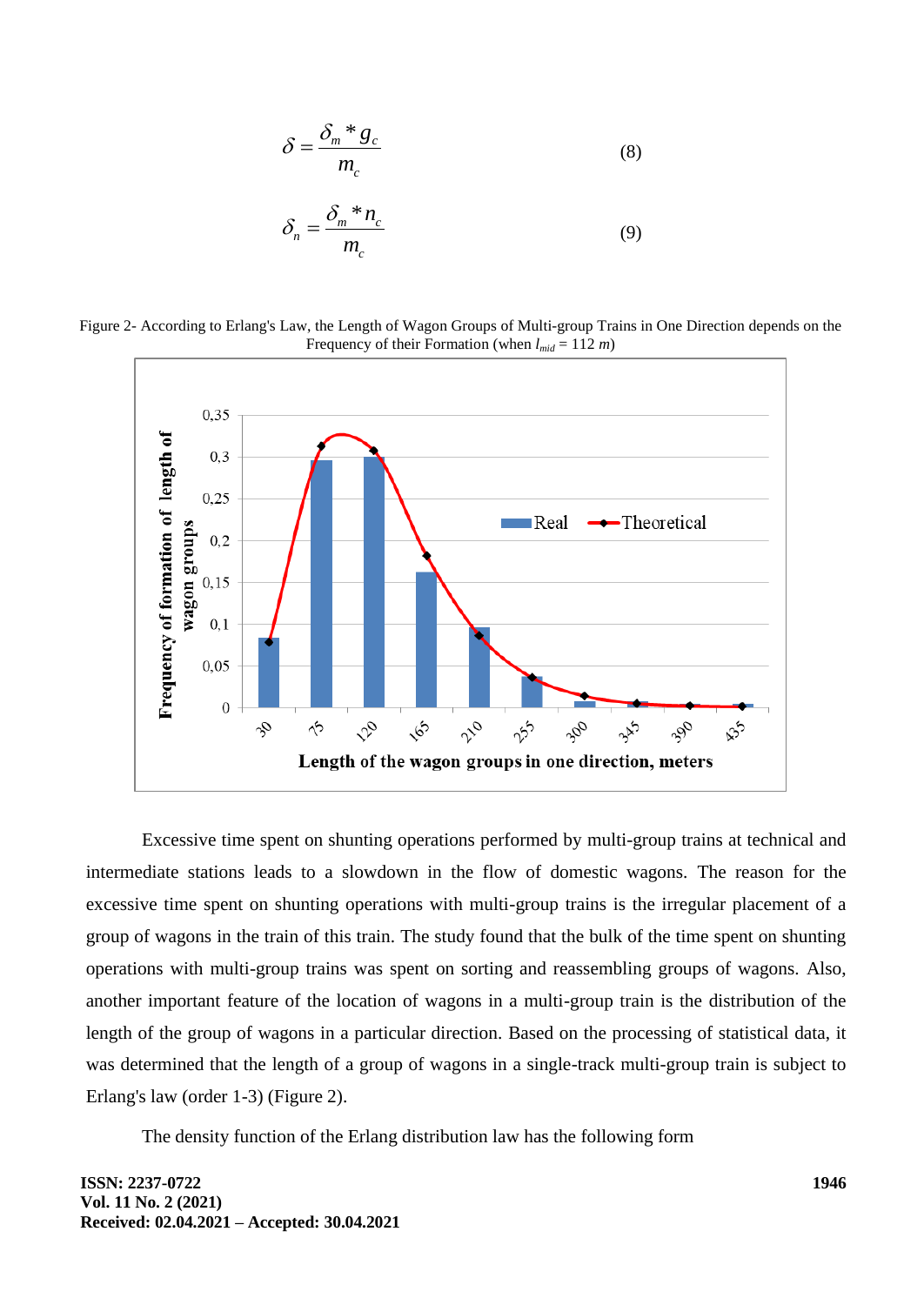$$
f_k(L_{gr}) = \frac{(\lambda \cdot k)^k L_{gr}^{k-1}}{(k-1)!} e^{-\lambda \cdot k \cdot L_{gr}} \tag{10}
$$

In this  $L_{gr}$  is the average length of a group of wagons in the formation of multi-group freight trains, m;

*λ* is the density of the Erlang distribution law (magnitude inverse to the mathematical expectation);

*k* is a parameter of the Erlang distribution law.

Accurate identification of the basic parameter laws and numerical characteristics in the distribution of wagon flow allows us to assess the possibilities of development tracks of local sorting systems and speed up the process of sorting train trains.

# **2.3. A Method of Determining the Minimum required Number of Sorting Tracks depending on the Length of the Group of Wagons**

The scattered location of railway stations and freight facilities leads to the formation of a group of wagons in the prescribed manner, that is, in the group under formation, the location of wagon stations or freight facilities is required to match the sequence. These, in turn, require the determination of the minimum number of shunting flights and the selection of the sequence of their execution in the formation of a group of wagons in the prescribed manner. The problem of inefficient use of sorting routes during train distribution and assembly causes several problems in the distribution of multi-group trains.

In the process of creating multi-group trains on the combinatorial method of sorting local wagons, the number of groups in the train and the number of available tracks play an important role. In the field of railway transport, the main problem was to determine the relationship between the number of groups formed in different years and the number of existing tracks. To find a solution to this problem, it is advisable to focus on a higher mathematics course. The theory of numbers was proved to science by the great mathematician of his time, Fibonacci (1170-1250). The main problem is to adapt this theory to the process of distribution of multi-group trains. Studies have shown that there is a law of dependence of the number of groups in a multi-group train on the required tracks by means of Fibonacci numbers [11].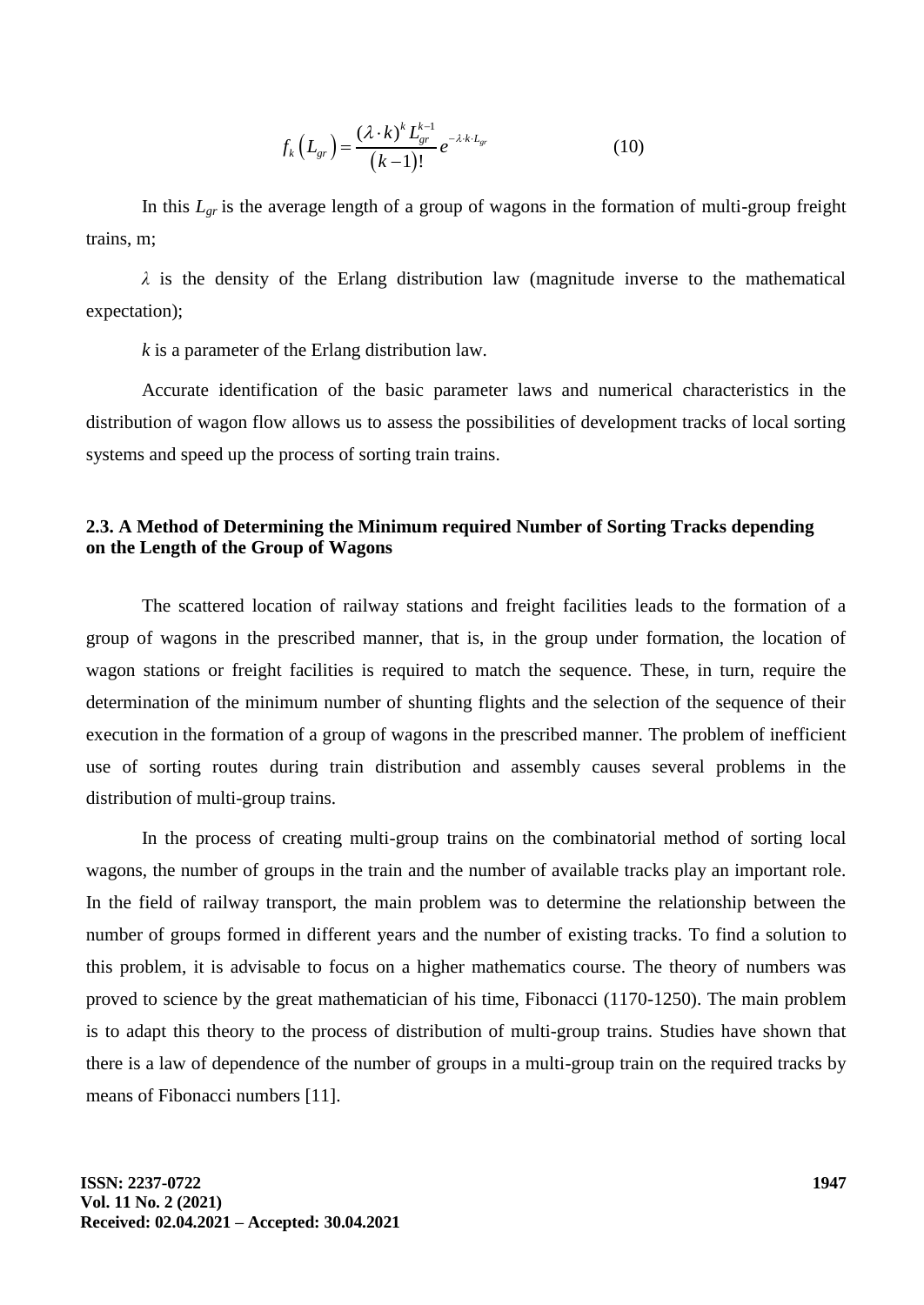This can be seen in Figure 3 below. As can be seen from Figure 3, the greater the number of groups in the train, the greater the number of tracks required. This in turn leads to an increase in shunting flights [12].

However, in practice, the issue of efficient use of existing roads comes first. Considering the required number of sorting tracks or the level of occupancy of existing tracks, it is important to select a group of wagons in a multi-group train using the Fibonacci numbers.



Figure 4 shows the technology of the group selection of wagons using the shunting locomotive "TEM-2" according to the combinatorial sorting method using multi-group trains using Fibonacci numbers.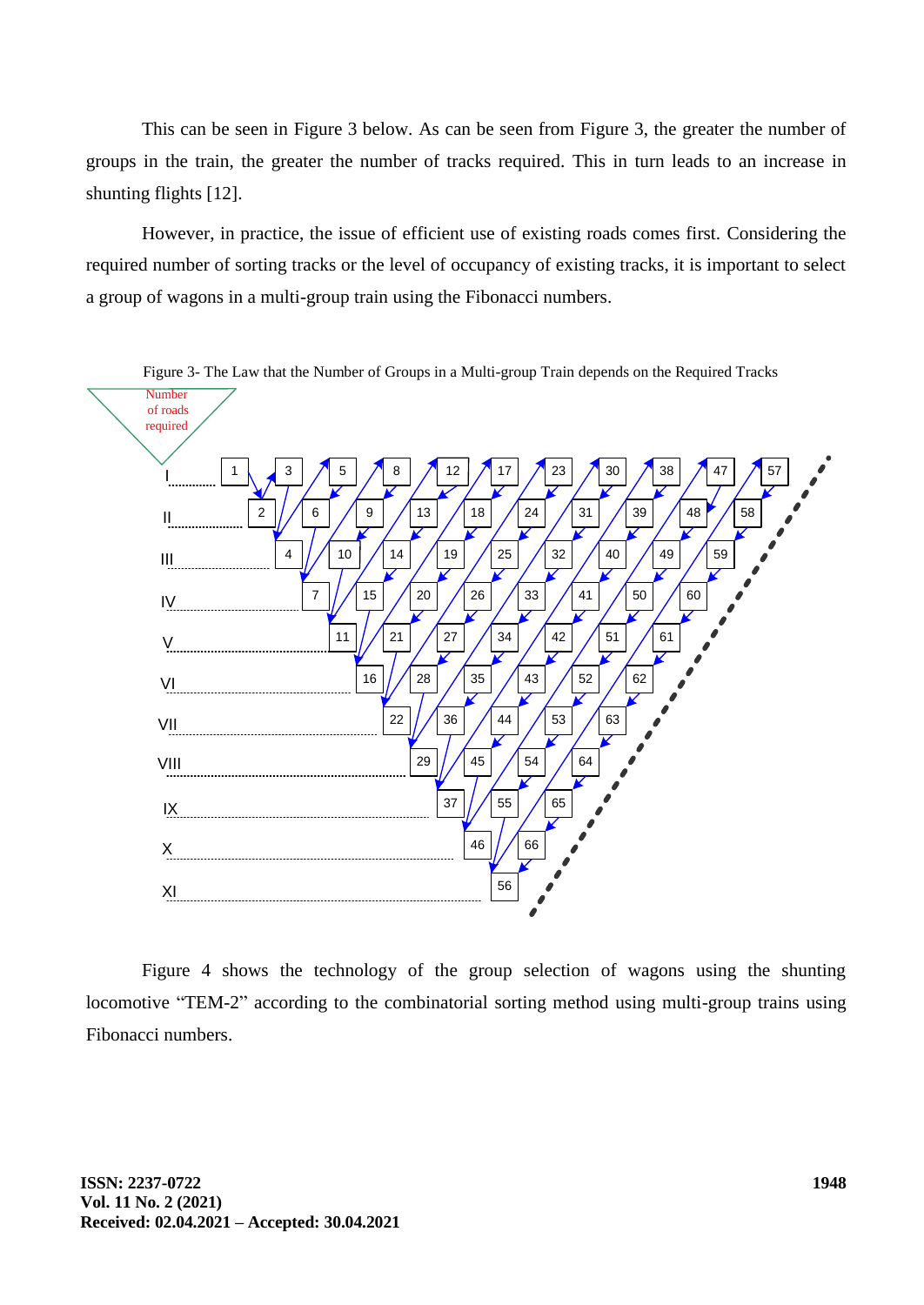### Figure 4- The Technology of Sorting the given Train in Accordance with the Combinatorial Sorting method Using Fibonacci Numbers



Using Fibonacci numbers, we determine the amount of time spent on the given train sorting technology according to the combinatorial sorting method using Table 1.

| using Fibonacci Numbers |                                                                                 |                                     |                                                                                                                                                              |                   |  |  |
|-------------------------|---------------------------------------------------------------------------------|-------------------------------------|--------------------------------------------------------------------------------------------------------------------------------------------------------------|-------------------|--|--|
| Σó                      | The name of the process                                                         | $(\bm{m_c})$<br>Number of<br>wagons | Formula and elements of process<br>calculation                                                                                                               | spent min<br>Time |  |  |
| 1 cycle                 | The shunting locomotive leads to the track where<br>the train is without wagons | $\boldsymbol{0}$                    | $t_{\text{lead}} = 2.44 \cdot \nu/2 + 3.6 \cdot L_{\text{distance}}/v$<br>$v = 10$ km/h, Ldistance<br>$=$ 338 meter                                          | 2,23              |  |  |
|                         | Connecting the shunting locomotive to the wagons                                | 44                                  | $t^{connect} = 0.06 \cdot m_c$                                                                                                                               | 2,63              |  |  |
|                         | The shunting locomotive pulls the train to the top<br>of the sorting hill       | 44                                  | $t_{\text{half flight}} = (2.44 + 0.1 \cdot m_c) \cdot \frac{v}{2}$<br>$+3,6$ $\cdot$ L <sub>half flight</sub> /v<br>$v=5$ km/h, $L_{half flight}=338$ meter | 2,20              |  |  |

Table 1- Determining the Amount of Time Spent on Train Sorting Technology According to the Combinatorial Sorting Method using Fibonacci Numbers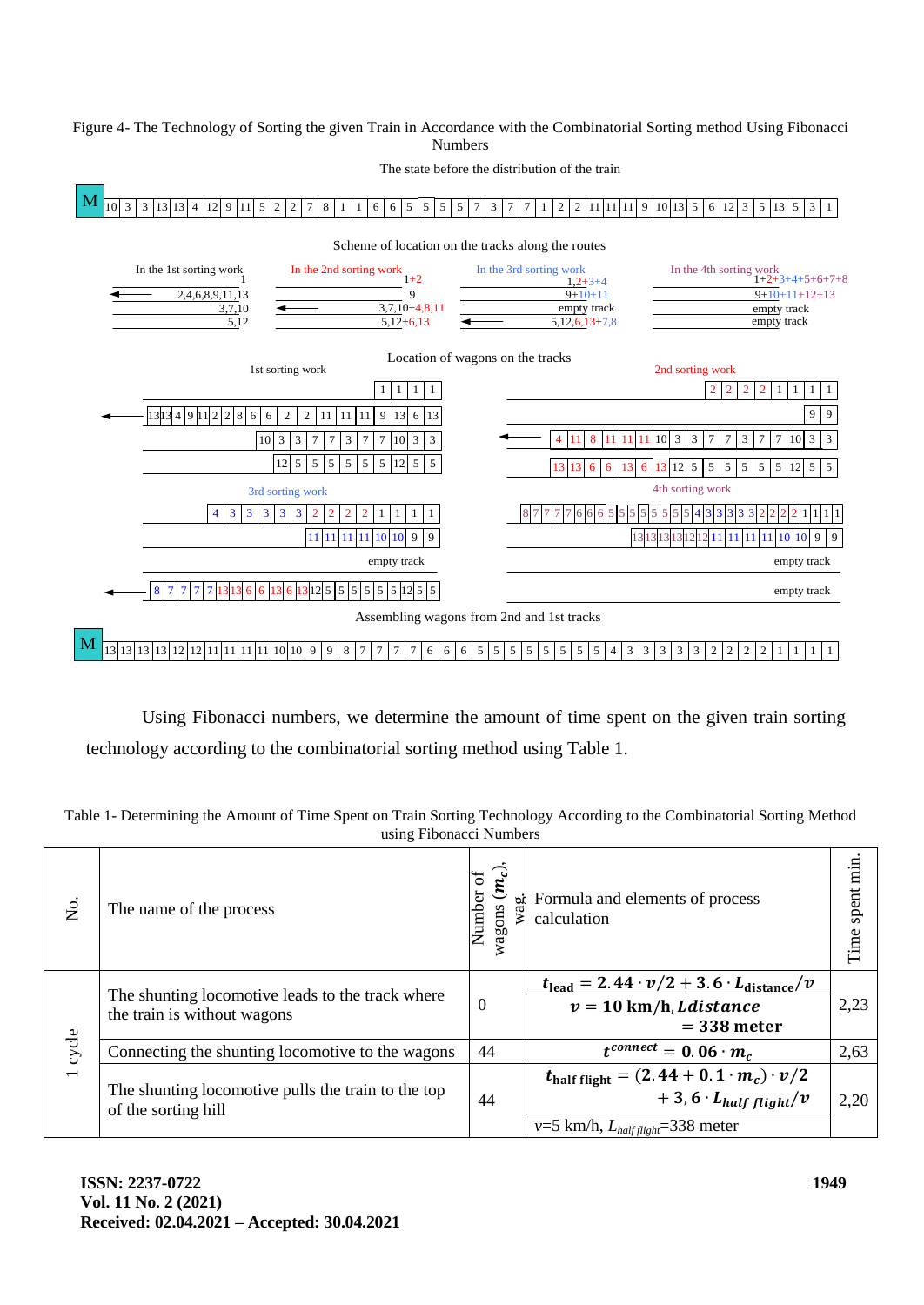|                    |                                                                                                                   |                | $t^{sort} = (0, 06 \cdot m_c \cdot l_{wag}/v_{sort})$                                                               |              |
|--------------------|-------------------------------------------------------------------------------------------------------------------|----------------|---------------------------------------------------------------------------------------------------------------------|--------------|
|                    | Sorting the train at the top of the sorting hill                                                                  | 44             | $\cdot (1-1/g_{interrupt})$                                                                                         | 7,44         |
|                    |                                                                                                                   |                |                                                                                                                     |              |
|                    |                                                                                                                   |                | $l_{wag}$ =14,7 meter; $v_{sort}$ =5 km/h; $g_{interrupt}$ =24                                                      |              |
| 2 cycle            | The shunting locomotive moves towards the $2nd$<br>track without wagons                                           | $\overline{0}$ | $t_{\text{lead}} = 2.44 \cdot \nu/2 + 3.6 \cdot L_{\text{distance}}/\nu$                                            | 2,23         |
|                    |                                                                                                                   |                | $v=10$ km/h, $L_{distance} = 338$ meter                                                                             |              |
|                    | Connecting the shunting locomotive to the wagons                                                                  | 19             | $\overline{t^{connect}} = 0.06 \cdot m_c$                                                                           | 1,14         |
|                    | The shunting locomotive pulls the trains from $2nd$<br>track to the top of the sorting hill                       | 19             | $t_{half flight} = (2, 44 + 0, 1 \cdot m_c) \cdot \nu/2$                                                            | 3,15<br>3,01 |
|                    |                                                                                                                   |                | $+3.6 \cdot L_{half\, flight}/v$                                                                                    |              |
|                    |                                                                                                                   |                | $v=7$ km/h, $L_{half flight}=338$ meter                                                                             |              |
|                    | Sorting the train at the top of the sorting hill                                                                  | 19             | $t^{sort} = (0, 06 \cdot m_c \cdot l_{wag}/v_{sort})$                                                               |              |
|                    |                                                                                                                   |                | $\cdot (1-1/g_{interrupt})$                                                                                         |              |
|                    |                                                                                                                   |                | $l_{wag}$ =14,7 meter; $v_{sort}$ =5 km/h; $g_{interrupt}$ =10                                                      |              |
|                    | The shunting locomotive moves towards the $3rd$<br>track without wagons                                           | $\overline{0}$ | $t_{\text{lead}} = 2.44 \cdot \nu/2 + 3.6 \cdot L_{\text{distance}}/\nu$                                            | 1,99         |
|                    |                                                                                                                   |                | $v=10$ km/h, $L_{distance} = 299$ meter                                                                             |              |
|                    | Connecting the shunting locomotive to the wagons                                                                  | 17             | $t^{connect} = 0.06 \cdot m_c$                                                                                      | 1,02         |
|                    |                                                                                                                   |                | $t_{half flight} = (2, 44 + 0, 1 \cdot m_c) \cdot \nu/2$                                                            | 2,80         |
| 3 cycle            | The shunting locomotive pulls the train from the $3rd$                                                            | 17             | $+3.6 \cdot L_{half\ flight}/v$                                                                                     |              |
|                    | track to the top of the sorting hill                                                                              |                | $v=7$ km/h, $L_{half flight}=299$ meter                                                                             |              |
|                    | Sorting the train at the top of the sorting hill                                                                  | 17             | $t^{sort} = (0, 06 \cdot m_c \cdot l_{wag}/v_{sort})$                                                               | 2,66         |
|                    |                                                                                                                   |                | $\cdot (1-1/g_{interrupt})$                                                                                         |              |
|                    |                                                                                                                   |                | $l_e$ =14,7 meter; $v_{sort}$ =5 km/h; $g_{interrupt}$ =9                                                           |              |
|                    | The shunting locomotive moves towards the $3rd$<br>track without wagons                                           | $\overline{0}$ |                                                                                                                     | 1,86         |
|                    |                                                                                                                   |                | $t_{\text{lead}} = 2.44 \cdot \nu/2 + 3.6 \cdot L_{\text{distance}}/\nu$<br>$v=10$ km/h, $L_{distance} = 277$ meter |              |
|                    | Connecting the shunting locomotive to the wagons                                                                  | 22             | $t^{connect} = 0.06 \cdot m_c$                                                                                      | 1,32         |
|                    | The shunting locomotive pulls the train from the $4th$<br>track to the top of the sorting hill                    | 22             | $t_{half flight} = (2, 44 + 0, 1 \cdot m_c) \cdot \frac{v}{2}$                                                      | 2,64         |
|                    |                                                                                                                   |                | $+3,6 \cdot L_{half\, flight}/v$                                                                                    |              |
| 4 cycle            |                                                                                                                   |                |                                                                                                                     |              |
|                    |                                                                                                                   |                | $v=7$ km/h, $L_{half flight}=277$ meter                                                                             |              |
|                    | Sorting the train at the top of the sorting hill                                                                  | 22             | $t^{sort} = (0, 06 \cdot m_c \cdot l_{wag}/v_{sort})$                                                               |              |
|                    |                                                                                                                   |                | $\cdot (1-1/g_{interrupt})$                                                                                         | 3,44         |
|                    |                                                                                                                   |                | $l_{wag}$ =14,7 meter; $v_{sort}$ =5 km/h; $g_{interrupt}$ =9                                                       |              |
|                    | The shunting locomotive moves towards the $2nd$                                                                   | $\mathbf{0}$   | $t_{\text{lead}} = 2.44 \cdot \nu/2 + 3.6 \cdot L_{\text{distance}}/\nu$                                            | 2,23         |
| Groupage flight    | track without wagons                                                                                              |                | $v=10$ km/h, $L_{distance}=338$ meter                                                                               |              |
|                    | Connecting the shunting locomotive to the train                                                                   | 14             | $t^{connect} = 0.06 \cdot m_c$                                                                                      | 0,84         |
|                    | wagons                                                                                                            |                |                                                                                                                     |              |
|                    | The shunting locomotive pulls the trains from $2nd$<br>track to the top of the sorting hill                       |                | $t_{half flight} = (2, 44 + 0, 1 \cdot m_c) \cdot \nu/2$                                                            | 3,1          |
|                    |                                                                                                                   | 14             | $+3,6$ $\cdot$ L <sub>half flight</sub> / $v$                                                                       |              |
|                    |                                                                                                                   |                | $v=7$ km/h, $L_{half flight}=338$ meter                                                                             |              |
| Groupage<br>flight | The shunting locomotive travels from the traffic<br>light $N_2MG3$ to the 1 <sup>st</sup> track with the group of | 14             | $t_{half flight} = (2, 44 + 0, 1 \cdot m_c) \cdot \frac{v}{2}$                                                      | 2,34         |
|                    |                                                                                                                   |                | $+3,6$ $\cdot$ L <sub>half flight</sub> / $v$                                                                       |              |
|                    | wagons                                                                                                            |                | $v=10$ km/h, $L_{half flight}=338$ meter                                                                            |              |
|                    | Connecting the shunting locomotive to the wagons                                                                  | 44             | $\overline{t^{connect}} = 0.06 \cdot m_c$                                                                           | 2,63         |
| Total:             |                                                                                                                   |                |                                                                                                                     | 52,9         |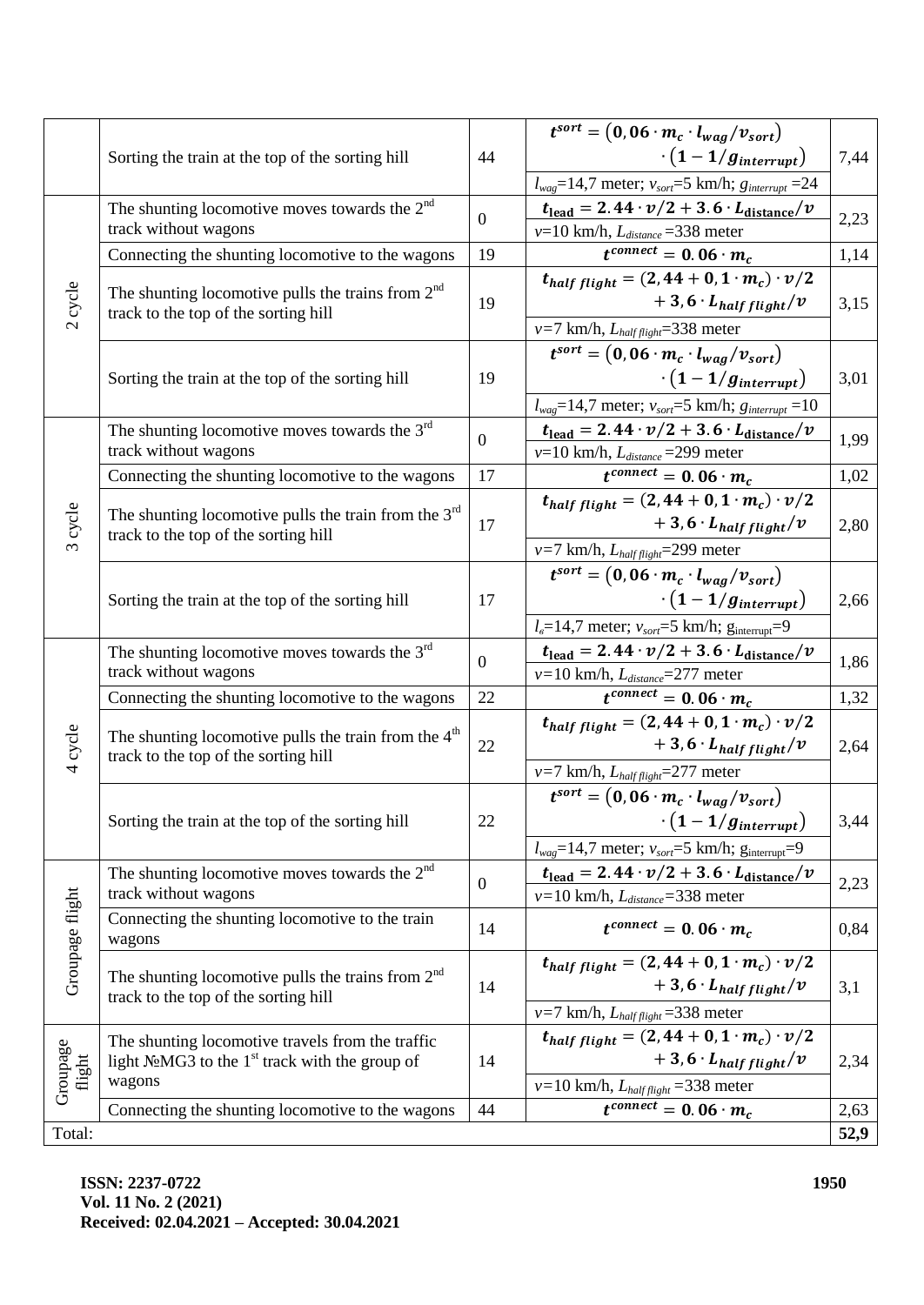The frequency of formation of the length of the group of wagons received at the station depends on the required number of sorting tracks, the degree of filling of existing tracks or the number of empty tracks. Determining the required or empty number of sorting tracks is done in the following order. Once the group of wagons previously admitted to the station has been placed at their addresses on the qualifying park tracks, the filled portion of the useful length of the assembly track is determined. The length of the filled part of the sorting tracks is determined by the sum of the lengths of the group of wagons thrown from the sorting hill:

$$
L_{(i)fill} = \sum_{l=1}^{j} L_l^{\text{discon}} \tag{11}
$$

where  $L_{\ell i}$ <sub>fill</sub> – *i*- is the length of the filled part of the sorting track that specializes in the direction, m.

 $L_l^{discon}$  – is the length of the group of wagons which sort from the sorting hill, m

Once the length of the filled part of the sorting path is determined, the complete assembly of the train is checked if the useful length of the track is not less than the set length of the train formed by the value of the filled part  $L_{\text{fill}} \geq L_{\text{content}}$ .

When sorting by the proposed method, the following conditions are first checked. (12) shows that the train can be rationally formed if the sum of the filled part of the i-sorting track and the length of the group of wagons sorted from the hill is greater than the length of the formed train, the train is considered filled according to the established norm:

$$
L_{(i) \, fill} + \lambda_i \cdot L_l^{discon} \ge L_{train} \tag{12}
$$

In this  $\lambda_i$  - a logical variable that reflects the dependence of the length of a group of wagons on the sorted train on the length of the specialized sorting track.

$$
\lambda_i = \begin{cases}\n1, & specialized throwing a group of wagons \\
 & on the track or looking for \\
0, & the trains were filled before \\
 & this group of wagons was dropped off\n\end{cases}
$$

(12) means that the train is formatted rationally. Expression (13) also implies that the next group of wagons or train is distributed.

$$
L_{(i) \, fill} + \lambda_i \cdot L_l^{\text{interrupt}} < L_{\text{train}} \tag{13}
$$

**ISSN: 2237-0722 Vol. 11 No. 2 (2021) Received: 02.04.2021 – Accepted: 30.04.2021** **1951**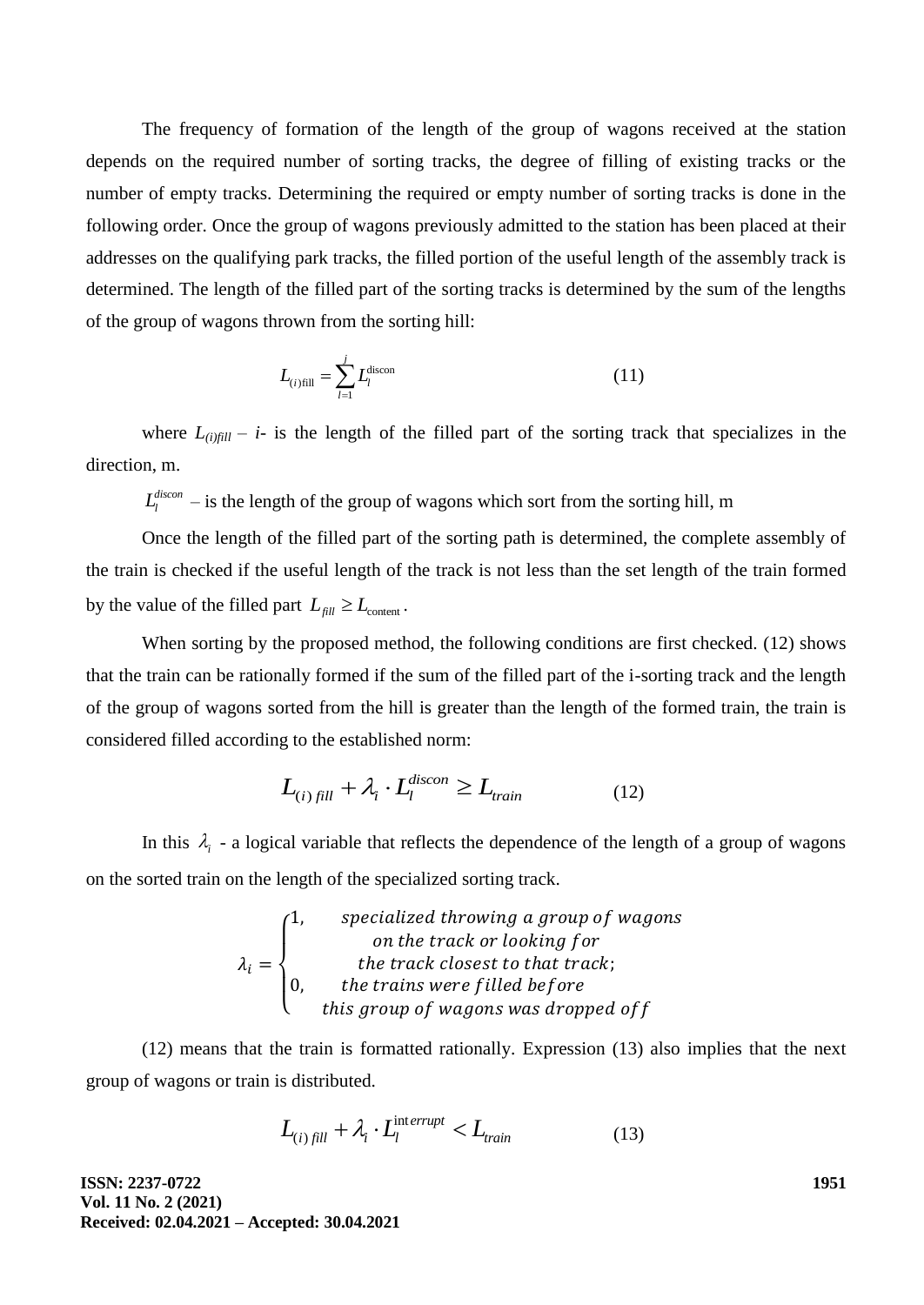When the condition (12) is met, the process of removing the assembled train is simulated: some groups of wagons on the assembly track, that is, "moving" to the boundary pile at the exit of the assembly track in question, are left uninterrupted. After that, the following indicators are determined:

The value of the busy length of the track after removing the train:

$$
L_{\text{busy}} = L_{\text{fill}} - L_{\text{train}} \tag{14}
$$

The value of the empty length of the path after removing the train

$$
L_{emp} = L_{usef} - L_{busy}
$$
 (15)

If the sorting is carried out according to the proposed method if the trains are not filled with the same group of wagons thrown from the sorting park, the condition of the empty  $(L_{emp} = L_{usef} - L_{busy})$  and busy  $(L_{basy} = L_{fill} - L_{train})$  roads is taken into account and the process is repeated from the beginning.

According to experts of the All-Russian Research Institute of Railway Transport (ARIRT), the reduction of shunting flights is the most effective in the assembly of multi-group trains. Therefore, regardless of the number of groups in the assembled train, the total time spent on re-sorting the wagons gives the best result when the number of sorting tracks does not exceed 4. Therefore, the technology developed by ARIRT specialists for the assembly of wagons determines the sequence of operations on 3 possible options (if there are 2, 3 and 4 sorting tracks) [13].

As a result of the research, the method of determining the minimum required several sorting tracks depending on the length of the group of wagons was improved based on the use of Fibonacci numbers to search for the best scheme for the formation of multi-group trains. When selecting and formatting multi-group trains, a block diagram of determining the required number of sorting tracks depending on the length of the group of wagons can be seen in Figure 5.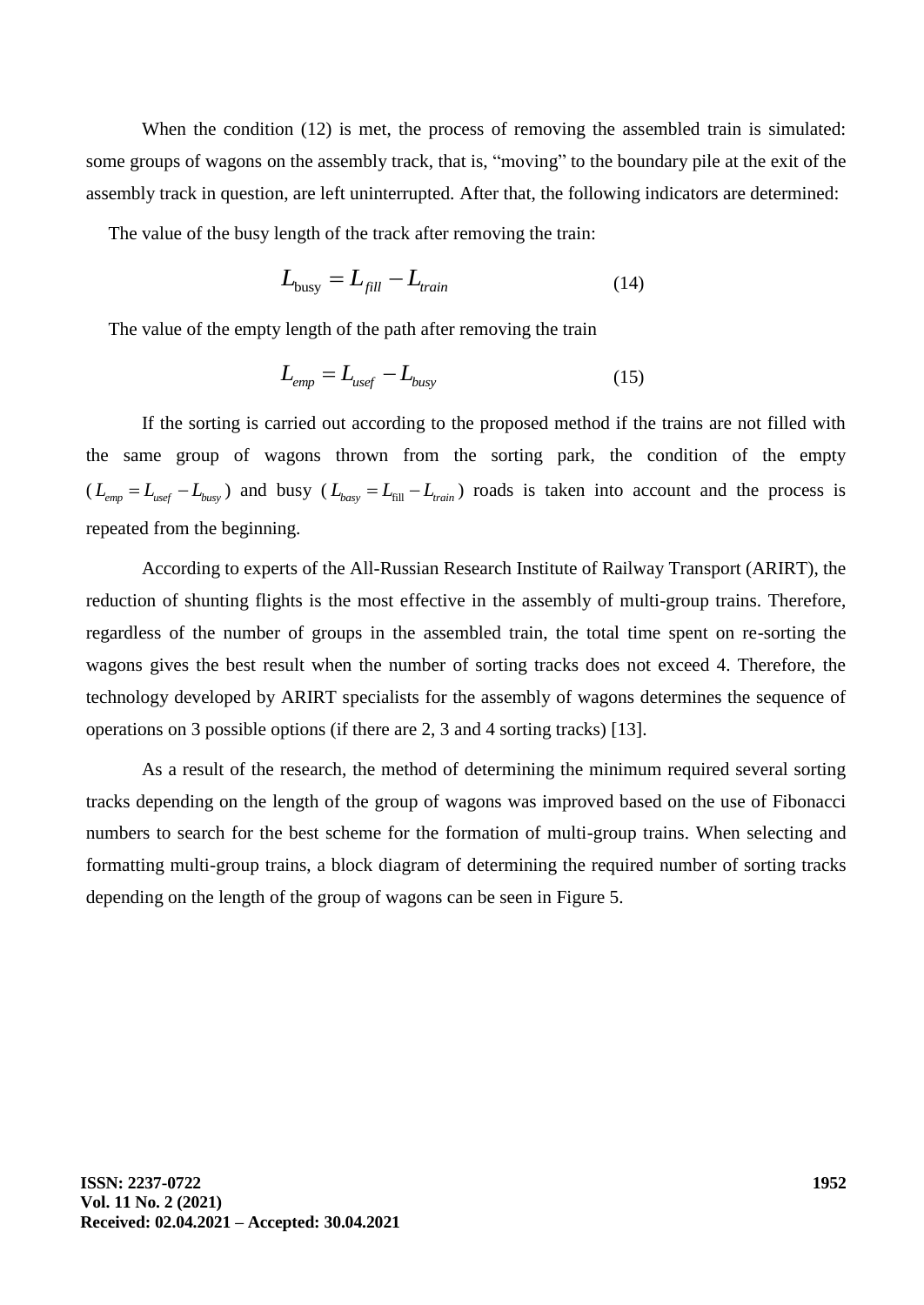Figure 5- Block Diagram for determining the Required Number of Sorting Tracks depending on the Length of the Group of Wagons

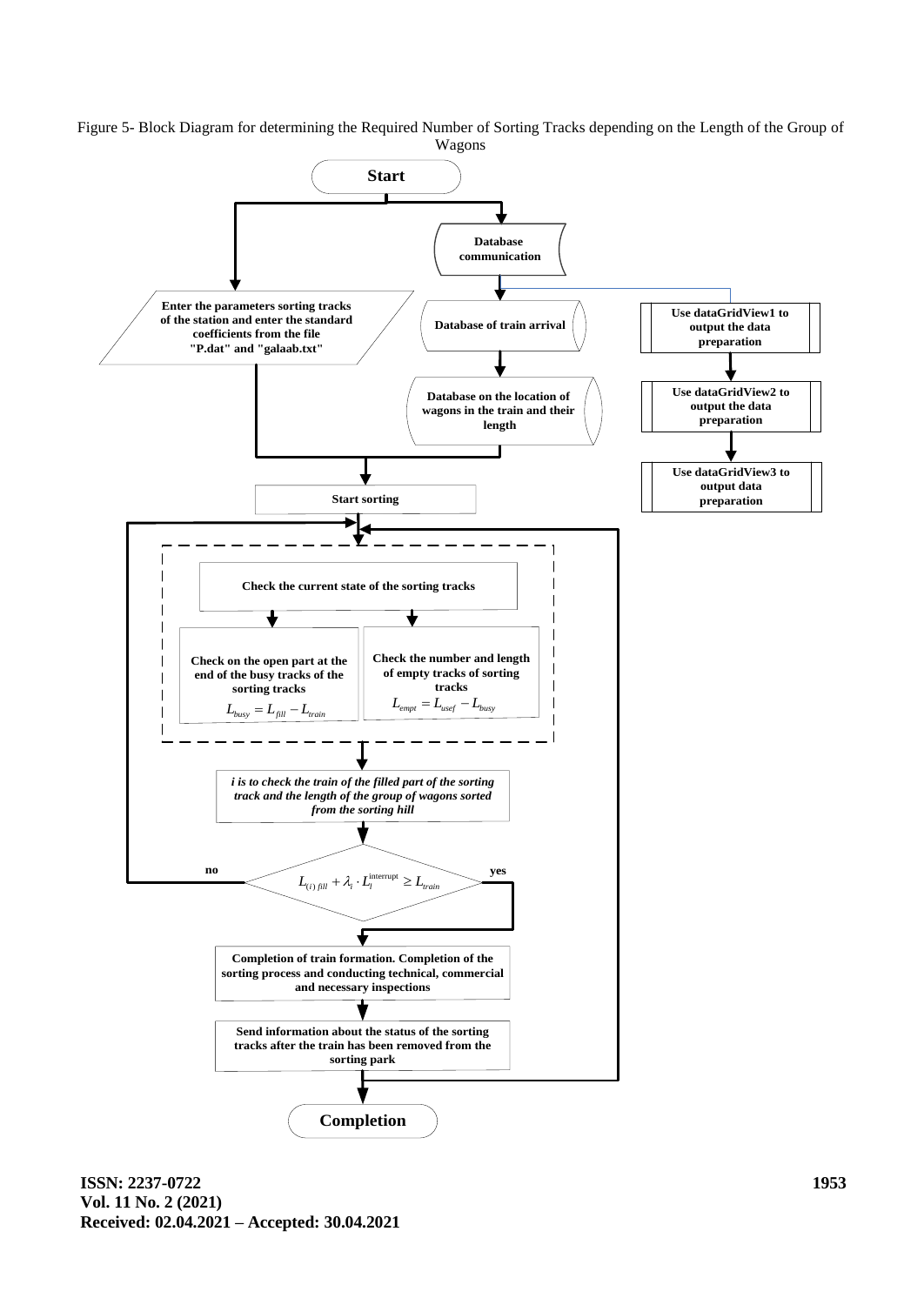It was observed that the time spent on the distribution and assembly of multi-group trains using this method studied above is not the same as the current sorting method, and the number of shunting flights performed based on these methods is also different. At the same time, the combinatorial sorting method took 52.9 minutes, and the process consisted of 4 cycles, 2 groupage flight. From these indicators, it was found that the smaller the number of cycles and the number of flights performed to create a multi-group train, the smaller the time spent on this technology.

### **3. Results and Discussion**

The structure of multi-group trains is one of the most difficult elements in the process of processing wagons at stations, which significantly affects the delivery times of cargo. Hence, one of the urgent issues is to improve the structural processes of multi-group structures in order to reduce the downtime of wagons at stations in conditions of changing freight flows. An improved method for optimizing the distribution and assembly of multi-group trains has been introduced in universities, laboratories of research institutes, design institutes and technical stations in the railway transport industry. At the station "Chukursay" under the management of JSC "Uzbekistan Railways" introduced a method (proposed method) developed based on the law that the number of groups in a multi-group train depends on the required number of tracks. After the introduction of this method, it can be said that the station "Chukursay" has achieved several economic benefits in the field of transportation. We calculate the indicators that affect the economic efficiency of the station "Chukursay". A total of arrived trains *Narr.total=*35 per day arrives to station "Chukursay" for processing. Of these,  $N_{multi-group train}$ <sup>1</sup> $=$ 10 (it accounts for 28% of the total number of trains arrived to the station) are multi-group trains,  $N_{single-group train}^2 = 25 (72%)$  are single-group trains. According to the current sorting method, the average time  $t_{on$  existing technology = 60 minutes (assumed to be 100%) is allocated to the station to sort the trains that arrived for processing. According to the proposed method, the average time  $t_{\text{pronosed method}}^{sorting} = 53$  minutes (88%). The time saved from the train sorting process is as follows:

$$
\Delta t_{\text{pr. meth.}}^{sorting} = t_{\text{on ex. tech.}}^{sorting} - t_{\text{pr. meth. (16)}}^{sorting}
$$

$$
\Delta t_{\text{pr. meth.}}^{sorting} = 60 - 53 = 7 \text{ min.}
$$

 $\overline{\phantom{a}}$ 

 $1$ . The word "multi-group trains" is abbreviated as "m-gr.tr" in the following formulas

 $2$  The word "single-group trains" is abbreviated as "s-gr. tr" in the following formulas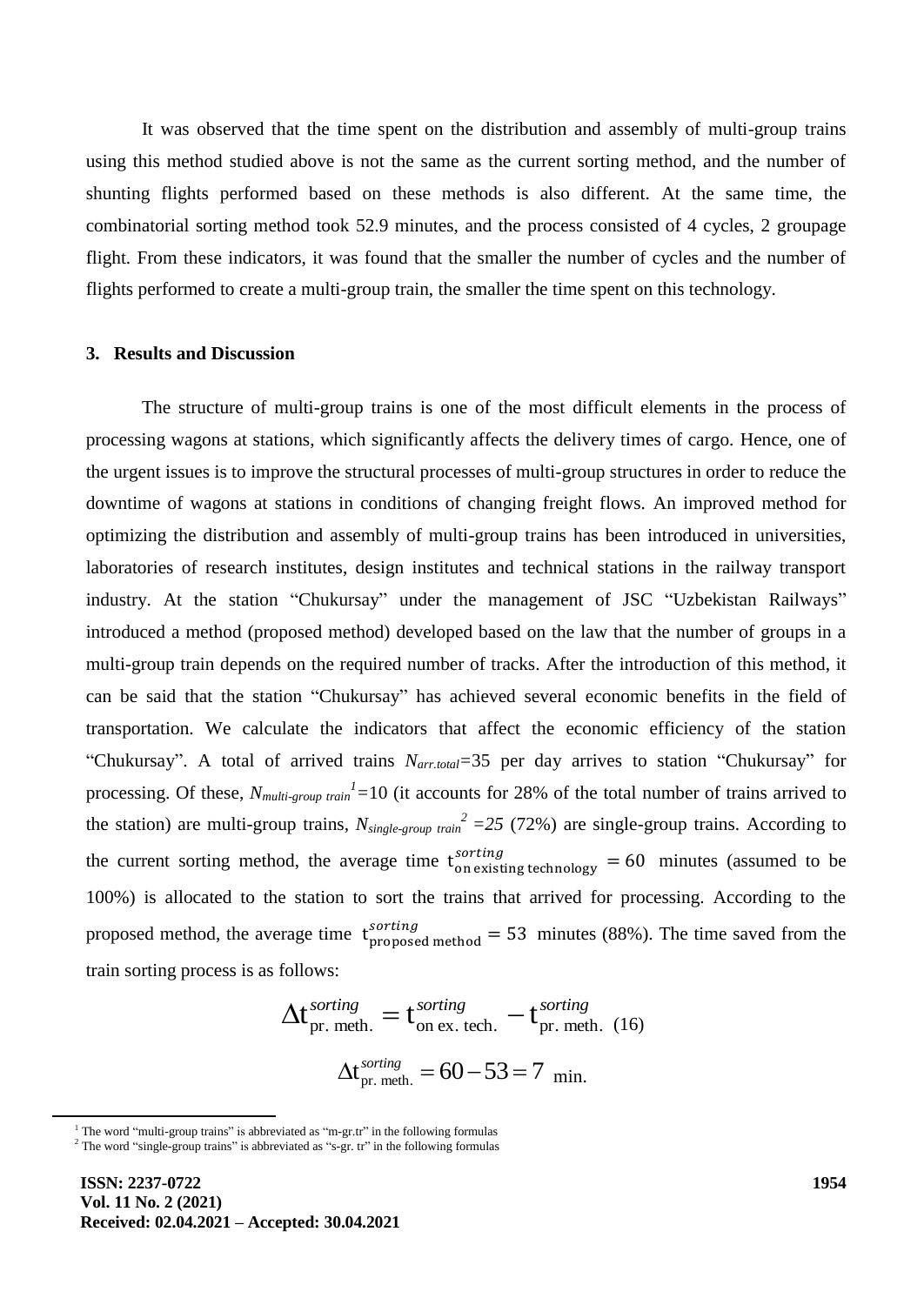Therefore, as a result of the practical application of the proposed method, the time spent on sorting can be reduced by 7 minutes (12%).

*The economic benefit of waiting for a single-group train to sorting.* According to the economic benefits of waiting for a single group of trains to qualify, the average waiting time for a single train of this type is  $t_{average}^{waiting\ to\ sorting} = 42$  minutes when sorting trains arrived for recycling at the station according to the current sorting method [14]. So, as a result of the application of the proposed method, the time to wait for the sorting of a single train:

$$
\Delta t_{\text{pr. meth.}}^{\text{waiting to sorting}} = t_{\text{average}}^{\text{waiting to sorting}} \cdot 12\%
$$
 (17)  

$$
\Delta t_{\text{pr. meth.}}^{\text{waiting to sorting}} = 42 \cdot \frac{12}{100} = 5 \text{ min. can save.}
$$

As a result of the practical application of the proposed method, the average downtime of single-group trains per day is reduced:

$$
\Delta T_{\text{pr. meth.}(s-gr.tr)}^{\text{waiting}} = N_{s-gr.tr} \cdot \Delta t_{\text{pr. meth.}}^{\text{waiting to sorting}}
$$
(18)  

$$
\Delta T_{\text{pr. meth.}(s-gr.tr)}^{\text{waiting}} = 25 \cdot 5 = 125 \text{ minute}
$$

Currently, the average number of wagons in a single-group train is  $m_{c(s-gt, tr)} = 57$ . Therefore, according to the proposed method, from the average stopping time (wagon-hour) of wagons in a single-group train per day:

roup tran per day:  
\n
$$
\Delta T_{pr. \text{ meth.}(s-gr.tr)}^{\text{waiting (wag-h)}} = N_{s-gr.tr.} \cdot m_{c(s-gr.tr)} \cdot \Delta t_{pr. \text{ meth.}}^{\text{wating to sorting}}
$$
\n
$$
\Delta T_{pr. \text{meth.}(s-gr.tr)}^{\text{wating (wag-h)}} = 25.57 \cdot \frac{5}{60} = 119 \text{ wag} - hour \text{ saved.}
$$
\n(19)

For single-group trains, the following benefits can be obtained over time from the practical application of the proposed method.

lication of the proposed method.  
\n
$$
E_{\text{pr. meth.}(s-gr.tr)}^{\text{wag-hour}} = e_{\text{wag-hour}} \cdot \Delta T_{\text{pr. meth.}(s-gr.tr)}^{\text{wating (wag-h)}} \cdot K_{\text{year uzs}}
$$
\n(20)

Where 
$$
e_{wag-hour}
$$
 – rate of one wagon-hour, UZS  

$$
E_{\text{pr. meth.}(s-gr.tr)}^{\text{wag-hour}} = 971 \cdot 119 \cdot 365 = 42175385 \text{ UZS}
$$

**ISSN: 2237-0722 Vol. 11 No. 2 (2021) Received: 02.04.2021 – Accepted: 30.04.2021** **1955**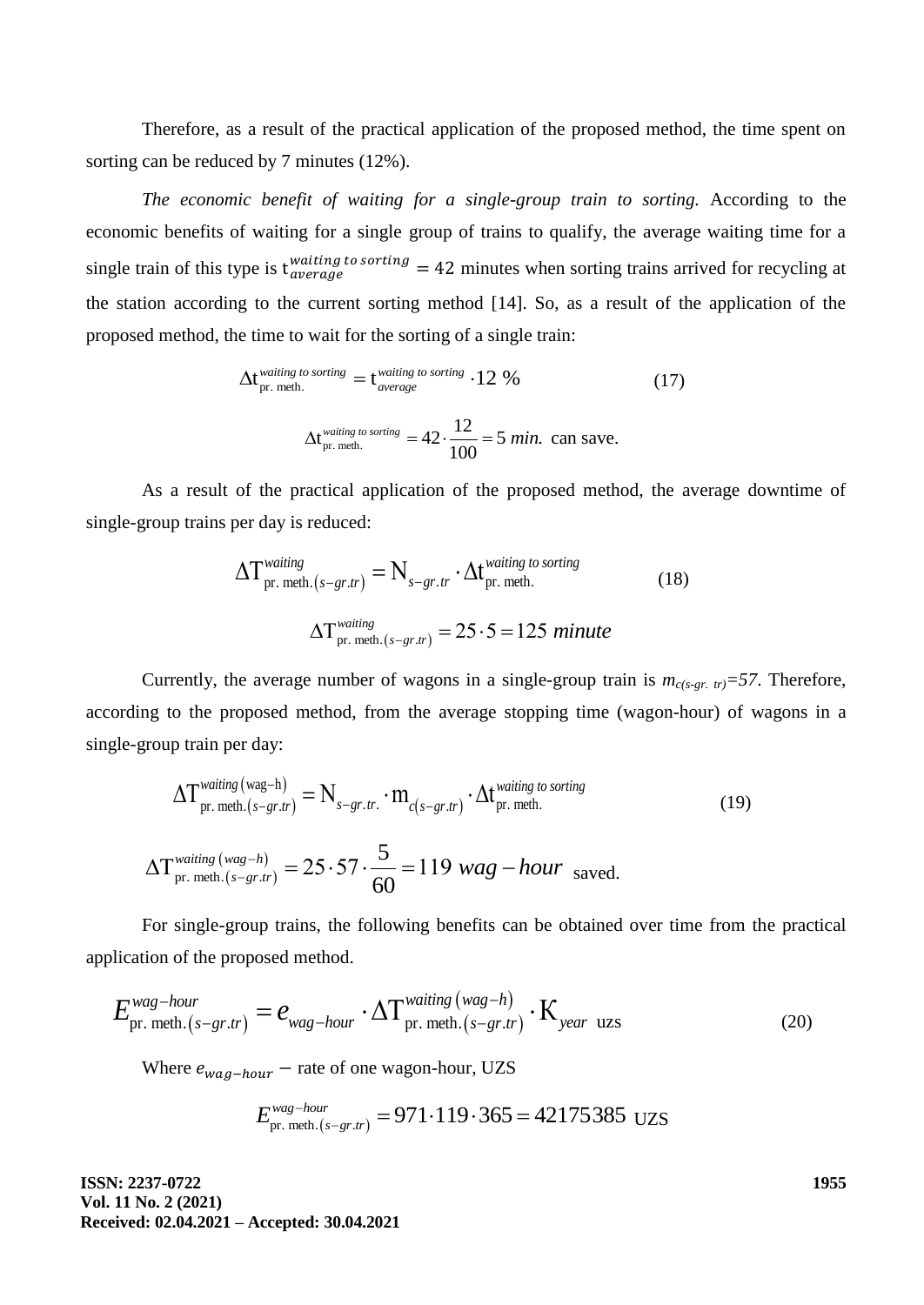*The economic benefit of waiting for a multi-group train to sorting.* As a result of the practical

application of the proposed method, the average downtime of multi-group trains per day is reduced:  
\n
$$
\Delta T_{\text{pr. meth.}(m-gr.tr)}^{\text{waiting}} = (N_{m-gr.tr} - 1) \cdot \Delta t_{\text{pr. meth.}}^{\text{wating to sorting}}
$$
\n
$$
\Delta T_{\text{pr. meth.}(m-gr.tr)}^{\text{wating}} = (10-1) \cdot 5 = 45 \text{ min.}
$$
\n(21)

Currently, the average number of wagons in a multi-group train is  $m_{c(m-er. tr)} = 57$ . Therefore, according to the proposed method, the average stopping time of wagons in a multi-group train per day (waiting for one multi-group train during the selection of other multi-group trains) is from (wagon-hour):

agon-hour):

\n
$$
\Delta T_{\text{pr. meth.}(m-gr.tr)}^{\text{waiting (wag-h)}} = N_{m-gr.tr}} \cdot m_{c(m-gr.tr)} \cdot \Delta t_{\text{pr. meth.}}^{\text{waiting to sorting}}
$$
\n
$$
\Delta T_{\text{pr. meth.}(m-gr.tr)}^{\text{waiting (wag-h)}} = (10-1) \cdot 57 \cdot \frac{5}{60} = 43 \text{ wag} - \text{h} \text{ saved.}
$$
\n(22)

For multi-group trains, the following benefits can be obtained over time from the practical application of the proposed method.

lication of the proposed method.  
\n
$$
E_{\text{pr. meth.}(m-gr.tr)}^{\text{wag-hour}} = e_{\text{wag-hour}} \cdot \Delta T_{\text{pr. meth.}(m-gr.tr)}^{\text{wating (wag-h)}} \cdot \text{K}_{\text{year}}, \text{ uzs}
$$
\n
$$
E_{\text{pr. meth.}(m-gr.tr)}^{\text{wag-hour}} = 971 \cdot 43 \cdot 365 = 15239845 \text{ UZS}
$$
\n(23)

*Economic benefits from the screening of multi-group trains.* When sorting multi-group trains according to the proposed method, the following benefits can be obtained in terms of time.

$$
E_{\text{pr. meth.}(m-gr,tr)}^{\text{sorting (wag-hour)}} = e_{wag-hour} \cdot N_{m-gr.tr} \cdot m_{c(m-gr.tr)} \cdot \frac{\Delta t_{\text{pr. meth.}}^{\text{sorting}}}{60} \cdot K_{\text{year UZS}}
$$
(24)  

$$
E_{\text{pr. meth.}(m-gr.tr)}^{\text{sorting (wag-hour)}} = 971 \cdot 10 \cdot 57 \cdot \frac{7}{60} \cdot 365 = 23568598 \text{ UZS}
$$

*Economic efficiency generated from the fuel of shunting locomotives.* When manoeuvring with existing technology at the station, shunting locomotives use an average of 420 litres of fuel per day, and their daily net operating time is 21 hours [15]. Based on the above, the shunting locomotive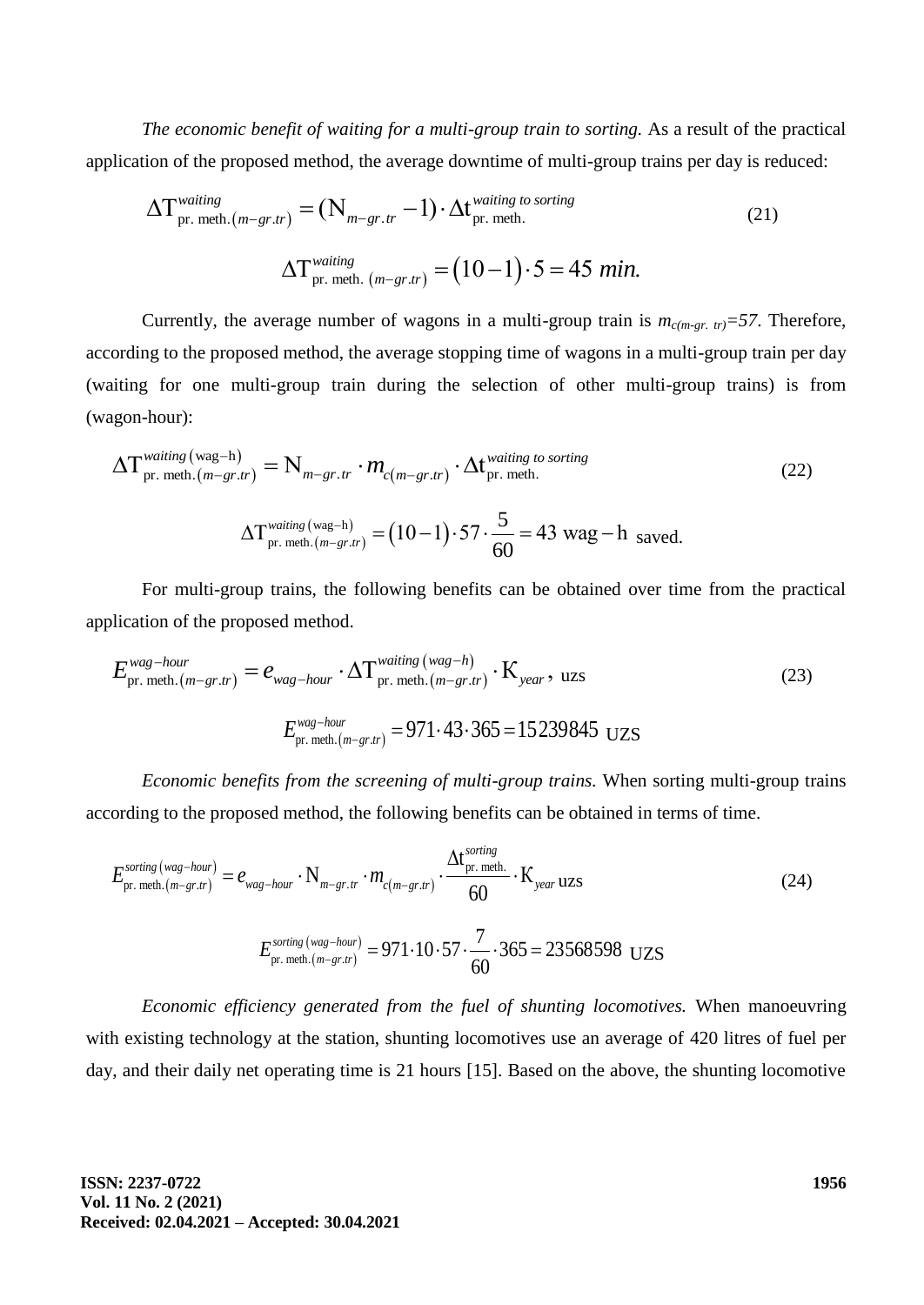consumes 20 litres of fuel per hour. Hence, when a single train was selected by the proposed method,  $\Delta t_{pr. \text{meth.}}^{soring} = 7 \text{ minutes were saved. In 7 minutes } \Delta F_{pr. \text{meth.}}^{fuel} = 2.3 \text{ litres of fuel saved.}$ 

Taking into account the fact that  $N_{m-ar,tr} = 10$  multi-group trains are sorted at station "Chukursay" per day, these types of trains save an average of  $\Delta F_{\text{pr,meth}}^{\text{fuel}} = 23$  litres of fuel per day. The annual benefit of shunting locomotive fuel savings is as follows:

$$
E_{\text{pr. meth.}(m-gr,tr)}^{\text{fuel}} = e_{\text{fuel}} \cdot \Delta F_{\text{pr. meth.}}^{\text{fuel}} \cdot \mathbf{K}_{\text{year}}
$$
 (25)

where 
$$
e_{\text{fuel}} - \text{rate of 1 litre of fuel in industry, UZS}
$$
  

$$
E_{\text{pr. meth.}(m-gr,tr)}^{\text{fuel}} = 5797 \cdot 23 \cdot 365 = 48665815 \text{ UZS}
$$

The economic effect of locomotive-hours of shunting locomotives. Given that the time saved from sorting one multi-group train was 7 minutes, a total of  $\Delta t_{pr,meth,(m-gr,tr)}^{sorting} = \Delta t_{pr,meth}^{sorting}$ .  $N_{m-gr,tr} = 7 \cdot 10 = 70$  minutes (i.e.,  $\Delta t_{pr,meth,(m-gr,tr)}^{\text{sorting}} = \frac{7}{6}$  $\frac{70}{60}$  = 1,17 hours per day) were saved from sorting these trains, given that 10 trains arrived at the station per day. The annual gain from the

savings of the locomotive-hour of the shunting locomotive is as follows:  
\n
$$
E_{\text{pr. meth.}(m-gr,tr)}^{lok-hour} = e_{lok-hour}^{shunt} \cdot \Delta t_{\text{pr. meth.}(m-gr,tr)}^{sorting} \cdot K_{year}
$$
\n(26)

where  $e_{lok-hour}^{shunt}$  – rate of one locomotive-hour cost of shunting locomotive with a brigade, UZS

$$
E_{\text{pr. meth.}(m-gr,tr)}^{lok-hour} = 218913 \cdot 1,17 \cdot 365 = 93220452 \text{ UZs}
$$

The total economic effect of the application of the proposed method in practice is equal to the sum of economic indicators generated from all processes:<br>  $\sum E_{\text{pr. meth.}}^{total} = E_{\text{pr. meth.}(s-gr,tr)}^{wag-hour} + E_{\text{pr. meth.}(m-gr,tr)}^{sorting(wag-hour)} + E_{\text{$ 

sum of economic indicators generated from all processes:  
\n
$$
\sum E_{\text{pr. meth.}}^{total} = E_{\text{pr. meth.}(s-gr,tr)}^{wag-hour} + E_{\text{pr. meth.}(m-gr,tr)}^{wag-hour} + E_{\text{pr. meth.}(m-gr,tr)}^{sorting(wag-hour)} + E_{\text{pr. meth.}(m-gr,tr)}^{fuel} + E_{\text{pr. meth.}(m-gr,tr)}^{total} + E_{\text{pr. meth.}(m-gr,tr)}^{total}
$$
\n
$$
\sum E_{\text{pr. meth.}}^{total} = 42175385 + 15239845 + 23568598 + 48665815 + 93220452 = 222870095 \text{ UZs}
$$

As a result of the application of the improved method at the station "Chukursay" of JSC "Uzbekistan Railways", the cycle time of the sorting hill was reduced by 12%, the time spent on sorting of transit trains was reduced by 5% and the processing capacity of the sorting hill was increased by 14%. This can be seen in Figures 6-8.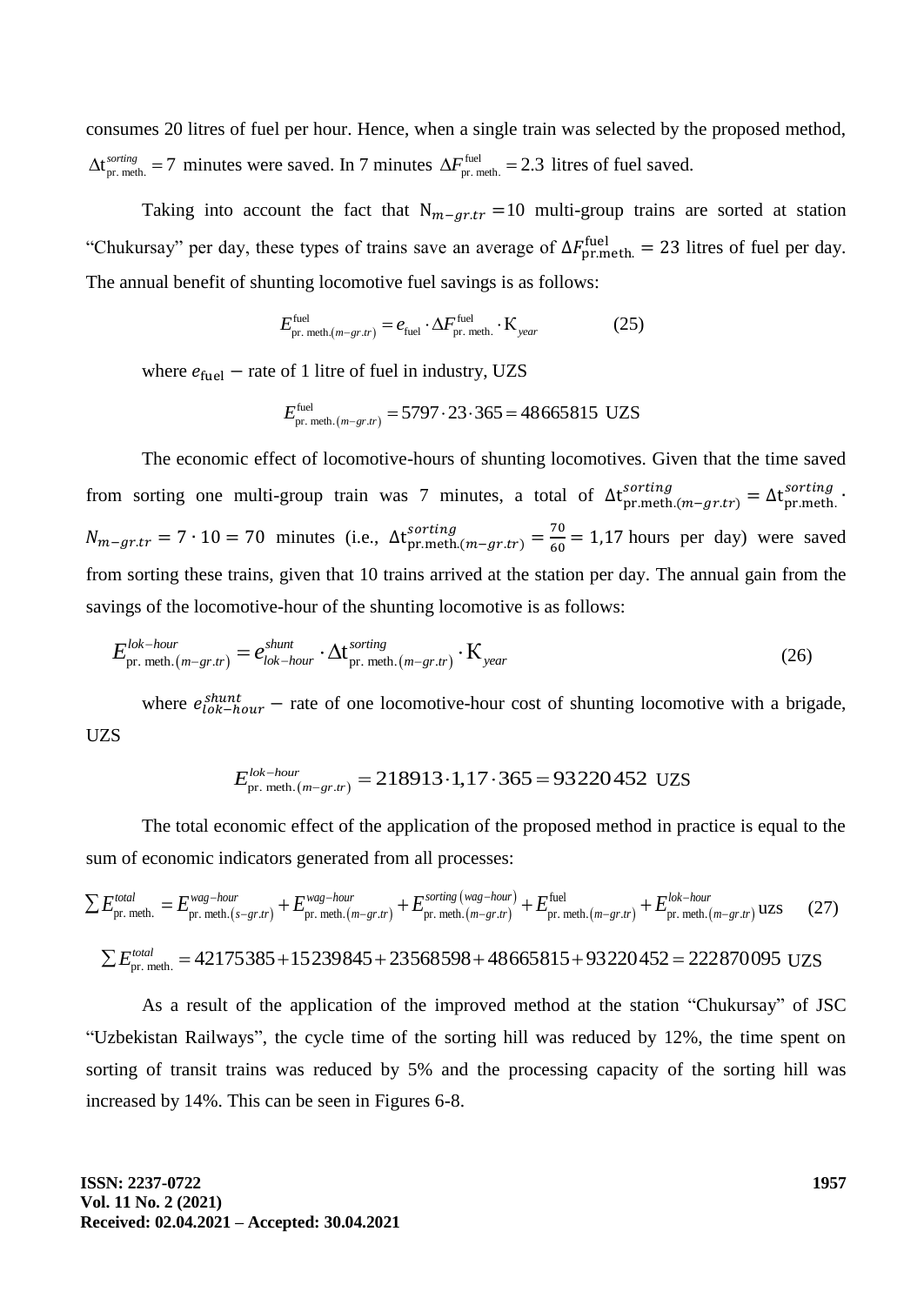

Figure 6- Changes in the Processing Capacity of the Sorting Hill



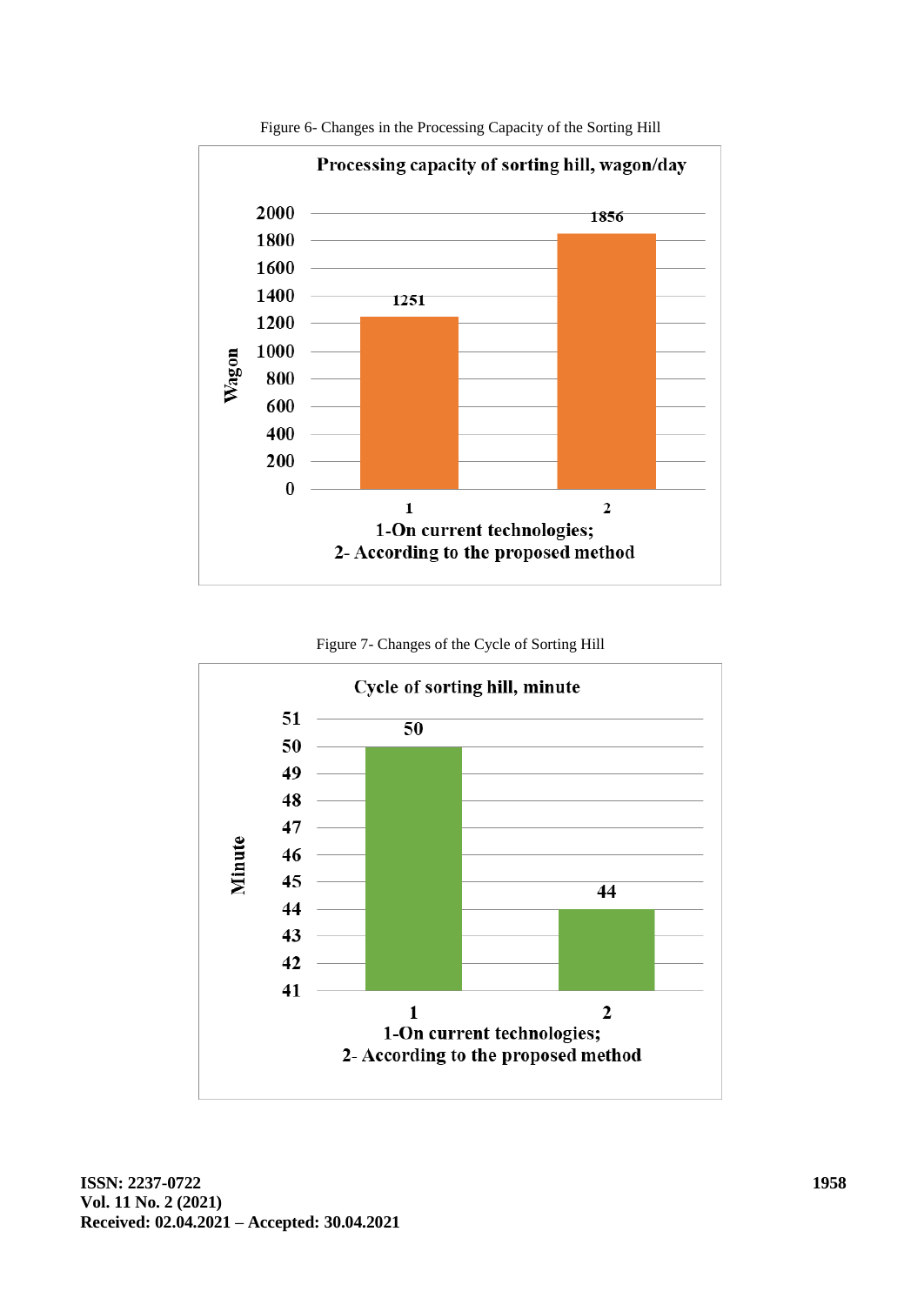

Figure 8- The Change in Time Spent on the Sorting Processes of Recycled Trains

# **4. Conclusion**

As a result of the research, a block diagram was developed to determine the required number of sorting tracks depending on the length of the group of wagons. Based on the use of Fibonacci numbers to select the most convenient option for the formation of multi-group trains, the method of determining the minimum required a number of sorting tracks depending on the length of the group of wagons was improved. This method can be used in the selection of the optimal number of shunting flights and the sequence of their execution in the formation of a group of wagons in the prescribed manner at the stations where the railway operations. This method determines the following indicators of shunting operations on the basis of possible options for the placement of wagons in the group, as well as in the formation of a group of wagons in the prescribed manner:

The number of sorting tracks and the required length, depending on the length of the group of wagons to be distributed;

The number of sorting operations in the formation of a group of wagons in the prescribed manner;

The optimal number of shunting flights when forming a group of wagons in the prescribed manner;